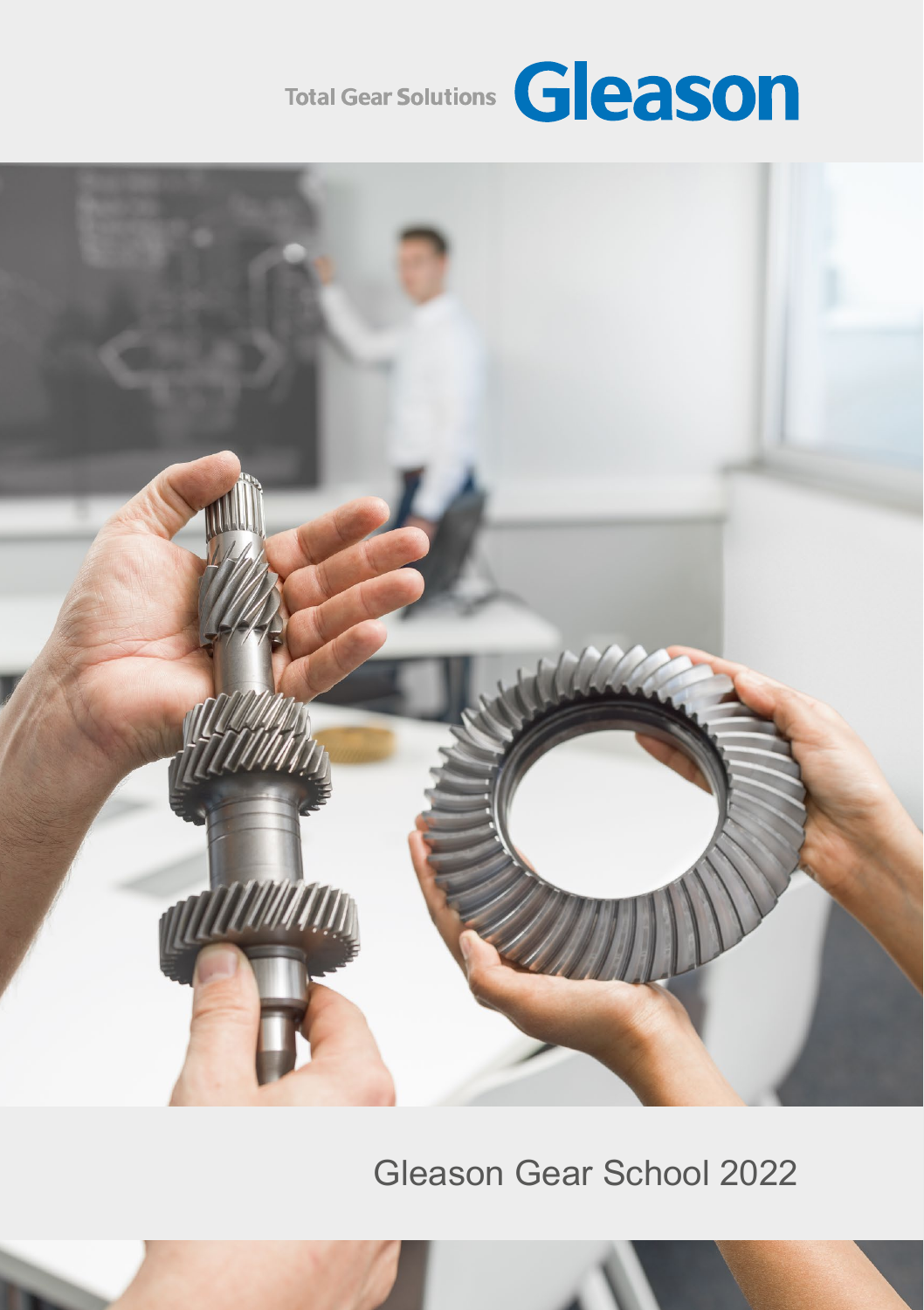## On-Site Gear School

**Class Number** C-GGA50

**Technology Cylindrical** 

**Level** Basic and intermediate

#### **Target Group**

Anyone in the gear industry who wants a basic knowledge of the fundamentals of gears.

**Training Location**

Gleason Cutting Tools 1351 Windsor Rd. Loves Park, IL 61111 USA



**Class Duration** In-House: 3 days

**Date** September 19-22, 2022

**Training Contact** Tamara Spencer +1 (815) 639-4212 gctctraining@gleason.com

#### **Language**

All classes in Loves Park are taught in English. If an interpreter is required, please contact us for specific details.

# **On-Site** Scan for more

information and reservation.

#### **This Training Provides**

- **A** comprehensive 3-day program blending shoptime and classroom study.
- **A** coordinated series of lectures is presented by engineering, production, inspection and sales staff.
- An ideal course for those seeking to understand the fundamentals of involute gear geometry, nomenclature, manufacturing and inspection.
- Training groups are kept small so that individual concerns may be fully addressed. Students are welcome to bring sample gear prints and inspection charts for discussion and interpretation.
- Shop tours and demonstrations to visually enhance classroom discussions.

#### **Upon Completion**

A certificate is issued with successful completion.

#### **Getting Started**

The fee of \$895 per person (group rates available), includes handbook and all materials, one group dinner and all lunches.

Scan QR-Code for more information.

### **Topics Covered:**

#### **Fundamentals**

- **Gear and spline nomenclature**
- The involute
- **Gear types**
- **Gear equations**

#### **Cutting Tool Materials and Coatings**

#### **Gear Cutting**

- ▪ Hobbing
- ▪ Shaping
- **Power Skiving**

#### **Gear Inspection**

- ▪ Function
- **Analytical**
- **.** Automatic and semi-automatic
- Chart interpretation analytical and functional

#### **Tours and Problem Solving**

- **Gleason Cutting Tools plant tour**
- Off-site tour of a complete gear manufacturing facility
- **.** Individual instruction and specific problems
- **Workholding**

### **Soft and Hard Gear Finishing**

- **. Hard Power Skiving**
- Skive hobbing
- ▪ Honing
- Profile and threaded wheel grinding



### **Virtual**  Scan for more

information and registration.